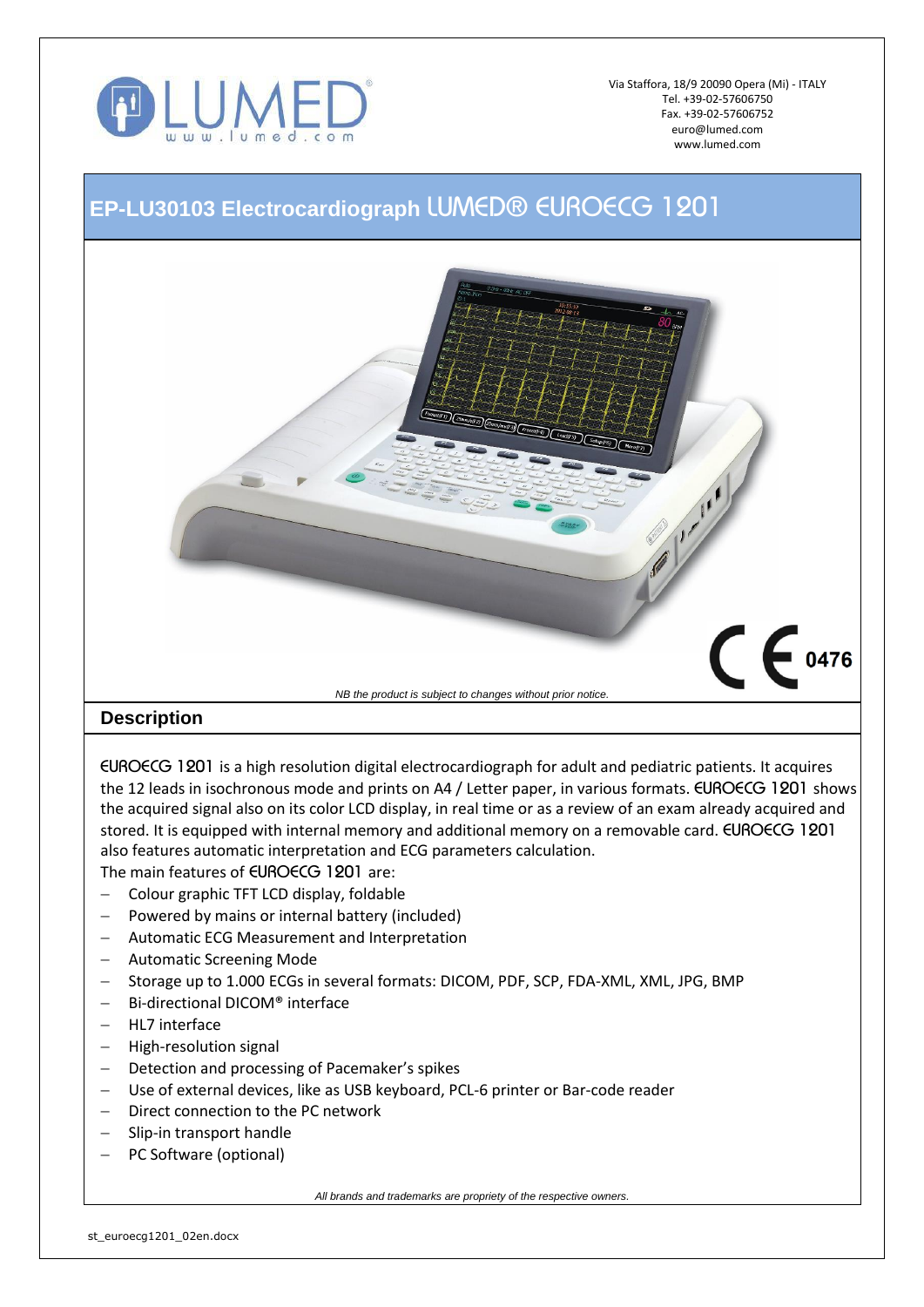

| <b>Technical Data</b>                                   |                                                                                                                                       |
|---------------------------------------------------------|---------------------------------------------------------------------------------------------------------------------------------------|
| LANGUAGE                                                | Italian, English, Spanish, French, Portuguese, Romanian, German, Polish.                                                              |
| <b>ACQUISITION</b>                                      | Simultaneous acquisition of 12 leads                                                                                                  |
| <b>DERIVATIONS</b>                                      | 12 Standard, Cabrera, Frank, Right Chest leads, Posterior Chest leads, custom                                                         |
| <b>OPERATING MODES</b>                                  | Automatic (real-time or pre-sample)<br>Manual<br>Rhythm<br>Programmed<br>Trigger<br>Screening<br>Preview screen<br>Freeze & Review    |
| A / D CONVERSION                                        | 12 bit                                                                                                                                |
| <b>INPUT CURRENT</b>                                    | < 0.01 pA                                                                                                                             |
| <b>NOISE LEVEL</b>                                      | $<$ 15 $\mu$ V                                                                                                                        |
| <b>DYNAMIC RANGE</b>                                    | ±400 mV                                                                                                                               |
| INPUT IMPEDANCE                                         | > 50 MQ 10Hz                                                                                                                          |
| <b>INPUT VOLTAGE</b>                                    | for each channel not less than $± 7.5$ mV                                                                                             |
| <b>ENTRANCE</b>                                         | Floating, protected against defibrillation discharges                                                                                 |
| <b>CMRR</b>                                             | >100 dB no filters AC and >120 dB with AC filter                                                                                      |
| <b>FREQUENCY RESPONSE</b>                               | 0.05Hz - 150 Hz                                                                                                                       |
| <b>TIME CONSTANT</b>                                    | $>$ 5 s                                                                                                                               |
| SPEED                                                   | 5, 6.25, 10, 12.5, 25 e 50 mm/s ±2%                                                                                                   |
| <b>HEART RATE</b>                                       | 30 - 300 bpm<br>Precision: the greater between $\pm$ 1 bpm or $\pm$ 1 % of the value                                                  |
| <b>GAIN, SENSITIVITY</b>                                | 1.25, 2.5, 5, 10, 20 e 40 mm/mV tolerance ±2%<br>Automatic gain (limbs / chest) 10/5 or 20/10 mm/mV<br>Automatic Calibration 1 mV ±2% |
| <b>SAMPLING RATE</b>                                    | Acquisition: 2.000 samples/channel/sec<br>Storage and processing: 1.000 samples/channel/sec                                           |
| PACEMAKER DETECTION                                     | Amplitude : $\pm 2$ mV ~ $\pm 700$ mV, Duration: 0.1 ms ~ 2.0 ms<br>Detection sensibility is user selectable                          |
| QUANTIZATION                                            | 4.563 uV/LSB                                                                                                                          |
| <b>ECG GRID</b>                                         | Available in ECG displays                                                                                                             |
| <b>DISPLAY COLORS</b>                                   | At least three color schemes                                                                                                          |
| FREEZE AND PLAYBACK                                     | Up to 300 secs of ECG                                                                                                                 |
| <b>AUTOMATIC</b><br>ACQUISITION OF 10<br><b>SECONDS</b> | Pre-sample<br><b>Real Time</b><br>Trigger<br>Periodic                                                                                 |
| DATA MODE                                               | ECG, Demo, Calibration                                                                                                                |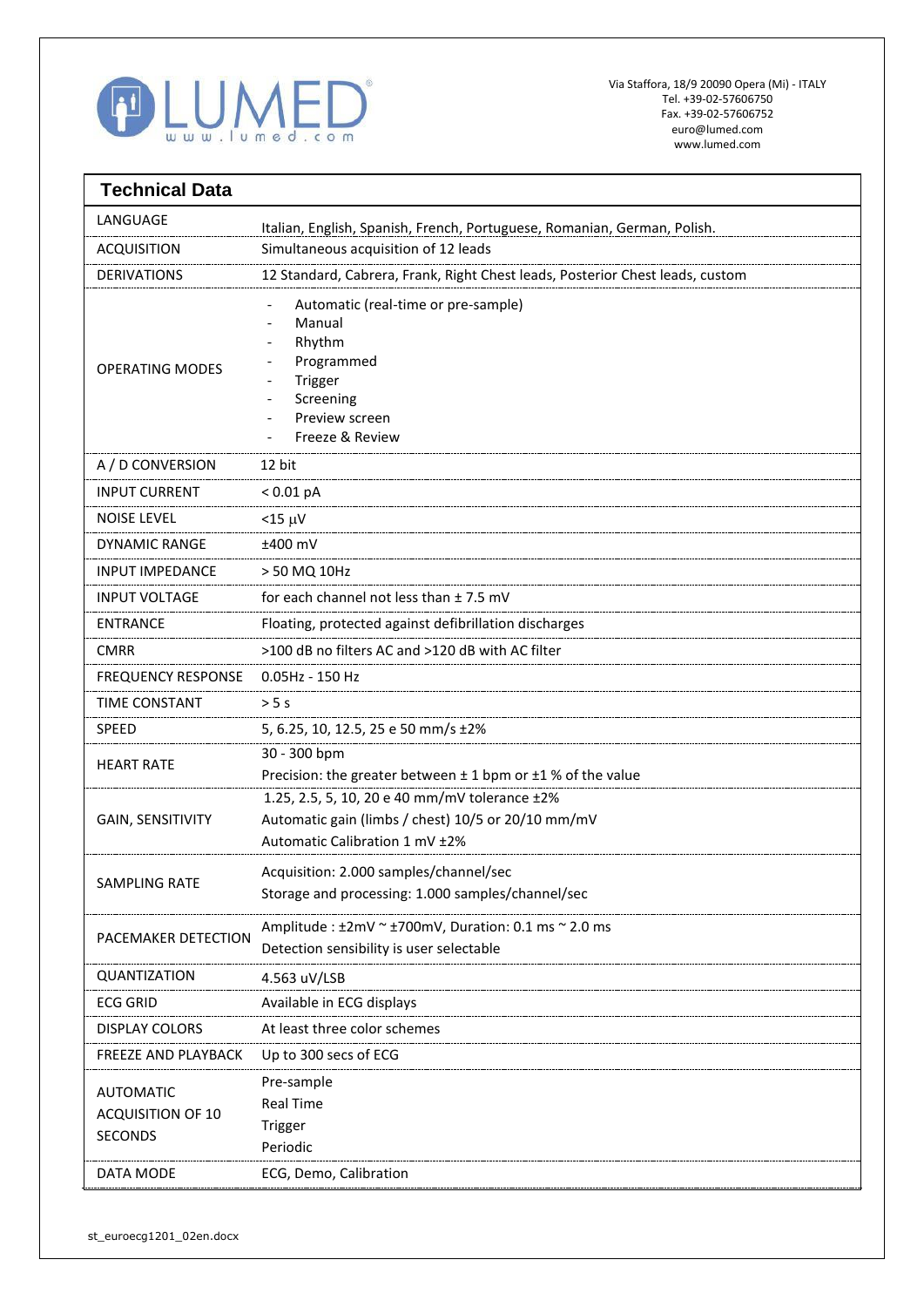

'n

| <b>INTERNAL PRINTER</b>                   | Thermal printer, for 210 mm Roll or A4 215 mm z-fold thermal paper                                                    |
|-------------------------------------------|-----------------------------------------------------------------------------------------------------------------------|
|                                           | Vertical resolution > 8 dots/mm                                                                                       |
|                                           | Horizontal resolution > 32 dots/mm (25 mm/s) > 16 dots/mm (50 mm/s)                                                   |
|                                           | Automatic: 12x1, 6x2+1R, 6x2, 3x4+3R, 3x4+1R, 3x4 (duration 10 secs, rythm leads are<br>selectable)                   |
| PRINT FORMATS                             | Manual: 1, 2, 3, 6, 12 channels                                                                                       |
| (BUILT-IN                                 | Rythm: 1 or 3 selectable leads, duration 60 secs                                                                      |
| THERMAL PRINTER)                          | Periodic: like as Automatic, printout frequency 1 to 60 min, duration 1 to 60 min                                     |
|                                           | Trigger: like as Automatic, the printout occours only in case of an event (arrythmia etc.)                            |
|                                           | Screening: like as Automatic, but with short ECG evaluation                                                           |
| <b>EXTERANL PRINTER</b>                   | Type: USB PCL-6 native                                                                                                |
| (OPTIONAL)                                | Layout: 12x1, 6x2+1R, 6x2, 3x4+3R, 3x4+1R, 3x4                                                                        |
|                                           | EMG (muscolar tremors): 20, 25, 30, 35, 40, 45 Hz                                                                     |
| <b>FILTERS</b>                            | Mains Interferences: 50 or 60Hz                                                                                       |
|                                           | Baseline correction (high-pass) 0.05, 0.15, 0.25, 0.32, 0.5, 0.67 Hz                                                  |
|                                           | Artefacts (low-pass): 75, 100, 150 Hz                                                                                 |
|                                           | Size and resolution: 10", 800×480 pixel, 220x135 mm;                                                                  |
|                                           | Type: TFT LCD graphic colour                                                                                          |
|                                           | Ergonomy: tilting 0°-90°                                                                                              |
| <b>DISPLAY</b>                            | Available data: 1 to 12 ECG waveforms, patient data, date\time, operating mode, battery                               |
|                                           | status, Heart-Rate, ECG parameters (filters, speed, amplitude etc), contact (each and                                 |
|                                           | every electrode or lead), paper status, memory status                                                                 |
|                                           | Layout: 12x1, 6x2+1R, 6x2, 3x4+3R, 3x4+1R, 3x4                                                                        |
|                                           |                                                                                                                       |
|                                           | Intuitive and clear Graphic Interface, User Friendly layout and commands                                              |
| <b>ERGONOMY AND</b>                       | Foldable & tiltable Display 0°-90°                                                                                    |
| <b>USER INTERFACE</b>                     | Built-in carrying handle                                                                                              |
|                                           | Extended alphanumeric keybord                                                                                         |
|                                           | Solid Brass screw dies, to fix the devcie on shelves trolleys etc.                                                    |
| <b>ECG LAYOUT</b>                         | 12x1, 6x2+1R, 6x2, 3x4+3R, 3x4+1R, 3x4, 3R, 1R                                                                        |
| ECG DISPLAY MODE                          | Simultaneous or Sequential                                                                                            |
|                                           | <b>ECG</b> interpretation                                                                                             |
| ALGORYTHMS FOR 10<br>SECS. ECG PROCESSING | <b>ECG</b> classification                                                                                             |
|                                           | ECG global measurements (Heart Rate, PR interval, QRS duration, QT/QTc, R/QRS/T                                       |
|                                           | electric axis, RV5/SV1 amplitude)                                                                                     |
|                                           | ECG lead-by-lead measurements (QRS type, duration [PR, QRS, QT], duration and                                         |
|                                           | amplitude [P, Q, R, R', S, S'], amplitude [P', T, T', STJ, ST40, ST60 and ST80)                                       |
| <b>KEYBOARD</b>                           | Signal Averaging for the 12 leads<br>Extended alphanumeric, with function keys and dedicated keys for fast operations |
|                                           |                                                                                                                       |
| <b>INTERFACE</b>                          | Ethernet Board RJ45, USB-A Master, USB-B Slave, SD card                                                               |
|                                           | WiFi is optional                                                                                                      |
| <b>ALARMS &amp; SIGNALS</b>               | Alarms: No paper, electrode and skin contact quality, battery charge status                                           |
| <b>SELF DIAGNOSYS</b>                     | Autotest for display, keyboard, memory, battery, ECG acquisition, Ethernet board, thermal<br>printer, log.            |
|                                           |                                                                                                                       |
| <b>ECG COPY</b>                           | Copy of the last ECG, recorded in Automatic mode.                                                                     |